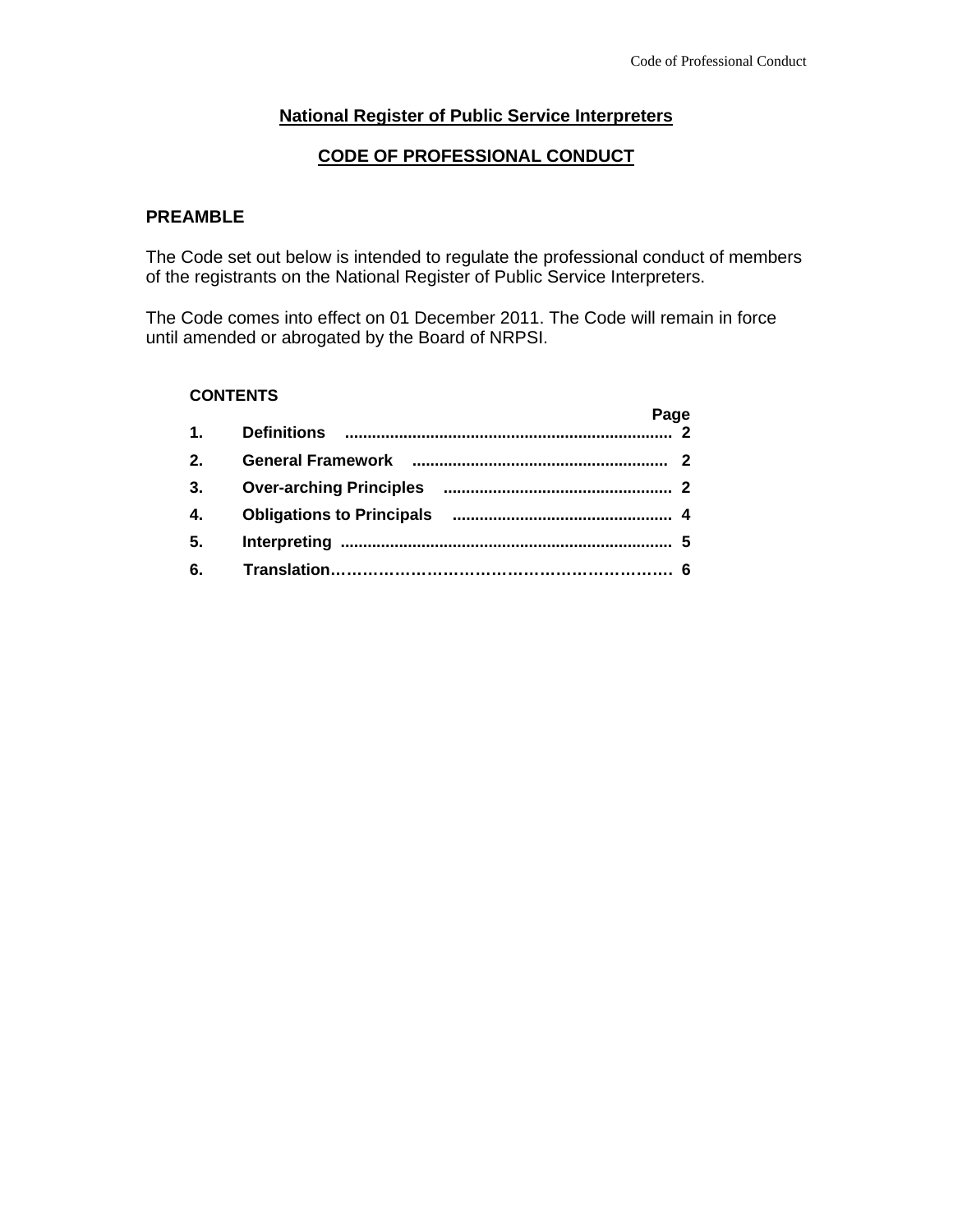### **1.0 Definitions**

- 1.1 "NRPSI" means the company that maintains and operates the National Register of Public Service Interpreters.
- 1.2 A "Practitioner" is a person defined in 2.1 carrying out work in a professional capacity.
- 1.3 A "Principal" is the person or body from whom a Practitioner accepts work.
- 1.4 The term "work" means *either* activity in a professional capacity as an interpreter or translator *or* the product of that activity. The interpretation of the term will be determined by the context.
- 1.5 The "Code" means this Code of Professional Conduct or the Code for the time being in force.
- 1.6 A "Public Service Interpreter" means an interpreter who works in the context of public services, such as the legal profession, health services and local government related services, which include housing, education, welfare, environmental health and social services.
- 1.7 A "registrant" means a person registered on the National Register of Public Service Interpreters.

#### **2.0 General Framework**

- 2.1 The Code shall apply to registrants on the National Register of Public Service Interpreters maintained by NRPSI, in regard to their duties, responsibilities and conduct as registrants on the National Register of Public Service Interpreters.
- 2.2 The Code prescribes standards of professional conduct that must be adhered to in order to:
	- maintain the integrity of the profession, and
	- provide assurance of professional standards to users of language services and to the public at large.
- 2.3 Alleged contraventions of the Code will be addressed through the disciplinary procedures applicable. Not every alleged shortcoming on the part of a Practitioner will necessarily give rise to disciplinary proceedings.
- 2.4 The Code may be supported by Guides to Good Practice and operating guidelines for specialist areas of practice issued from time to time by NRPSI.

#### **3.0 Over-arching Principles**

3.1 Practitioners, in recognition of their responsibility to society, their clients, their colleagues and the professional bodies of which they are members, shall always act with integrity and in accordance with the high standards appropriate to practitioners within the profession.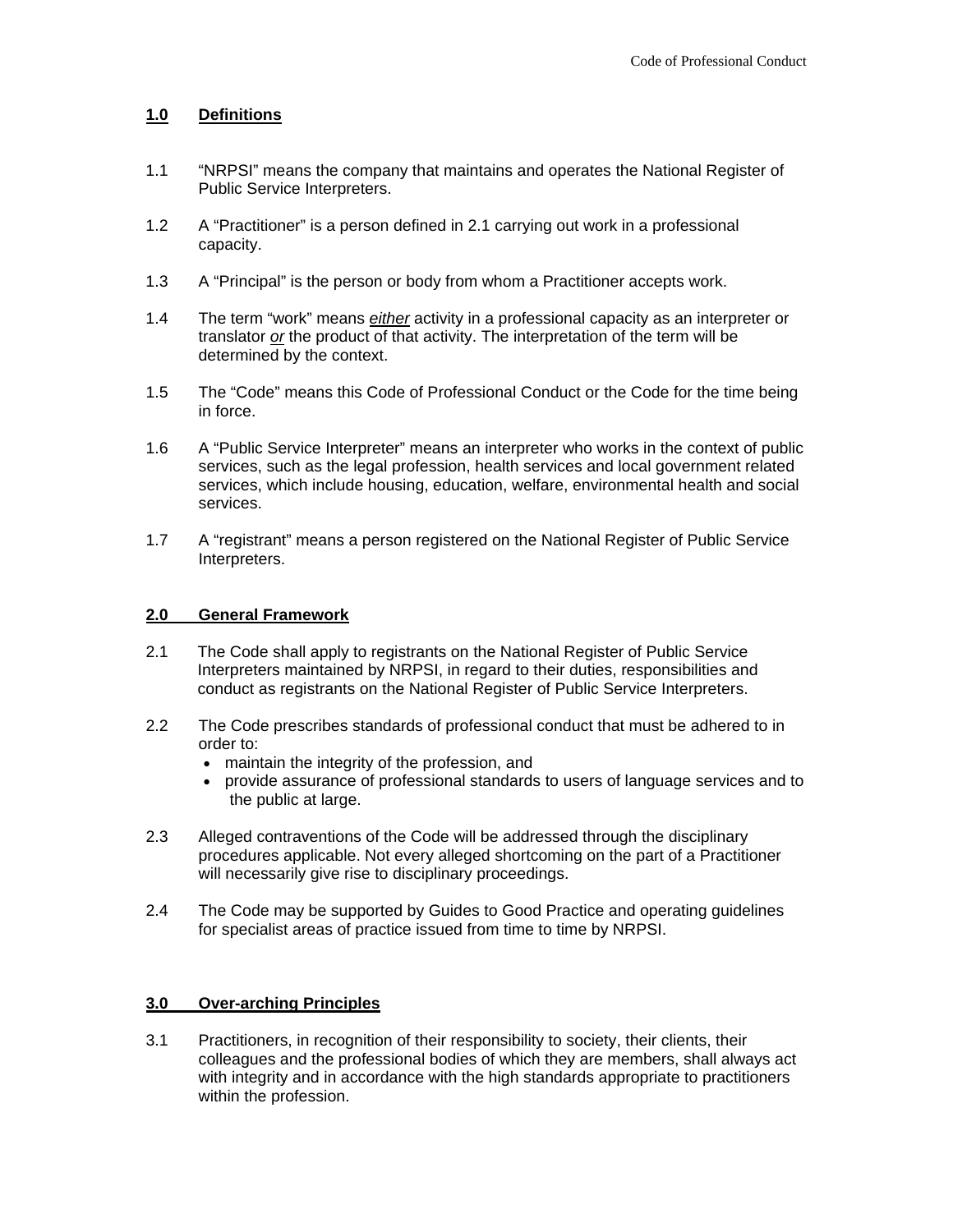- 3.2 Practitioners shall not bring the status of NRPSI or the National Register of Public Service Interpreters or the profession generally into disrepute by conducting themselves in a manner at variance with the high standards expected of a professional person.
- 3.3 Practitioners found guilty of a relevant criminal offence may be deemed to be in breach of the principle set out in 3.2. Practitioners have a duty to report any unspent conviction (as defined by the Rehabilitation of Offenders Act 1974) to NRPSI, according to the Practitioner's registration. NRPSI will act in accordance with its disciplinary procedures to determine, having regard to all the circumstances, what action (if any) shall be taken.
- 3.4 Practitioners shall not knowingly or negligently act in a way that is likely to be detrimental to the profession of linguist, to NRPSI or to the status of registrant on the National Register of Public Service Interpreters, or to the officers of NRPSI. This clause shall not preclude or prohibit the lawful exercise of the right to free expression and reasonable debate.
- 3.5 Except in fulfilment of a definable professional duty or where there is a clear public interest, Practitioners shall not knowingly and wilfully act in a way that is likely to damage the reputation of a registrant on the National Register of Public Service Interpreters or an officer of NRPSI. This clause, shall, however, not preclude or prohibit the lawful exercise of the right to free expression and reasonable debate.
- 3.6 Practitioners shall not accept or carry out work which they believe might render them liable to prosecution for criminal behaviour, which might incur civil liability or which contravenes the United Nations Universal Declaration of Human Rights.
- 3.7 Practitioners shall not accept any work which would, directly or indirectly, infringe the Code, and shall not knowingly act in contravention of the Code, even if asked or instructed to do so by a Principal.
- 3.8 Practitioners shall only accept work which they believe they have the competence both linguistically and in terms of specialist knowledge or skill to carry out to the standard required by the client, unless they are to sub-contract the work under the terms of 4.6 or they are informed that their work will be revised by a person with the competence required to ensure that the work will satisfy the standards set out in this Code.
- 3.9 The competence to carry out a particular assignment shall include: a sufficiently advanced and idiomatic command of the languages concerned, with awareness of dialects and other linguistic variations that may be relevant to a particular commission of work; the particular specialist skills required; and, where appropriate, an adequate level of awareness of relevant cultural and political realities in relation to the country or countries concerned.
- 3.10 Practitioners shall disclose any potential conflict of interest or other factor which may make it inappropriate for them to accept work in a particular case.
- 3.11 Subject to 3.13, Practitioners shall treat as confidential any information they acquire through a commission of work. They shall not disclose such information to a third party unless instructed by the Principal to do so, and provided that such disclosure would not be unlawful or infringe the rights of any party concerned. Such information may include, for example, working practices and lists of clients.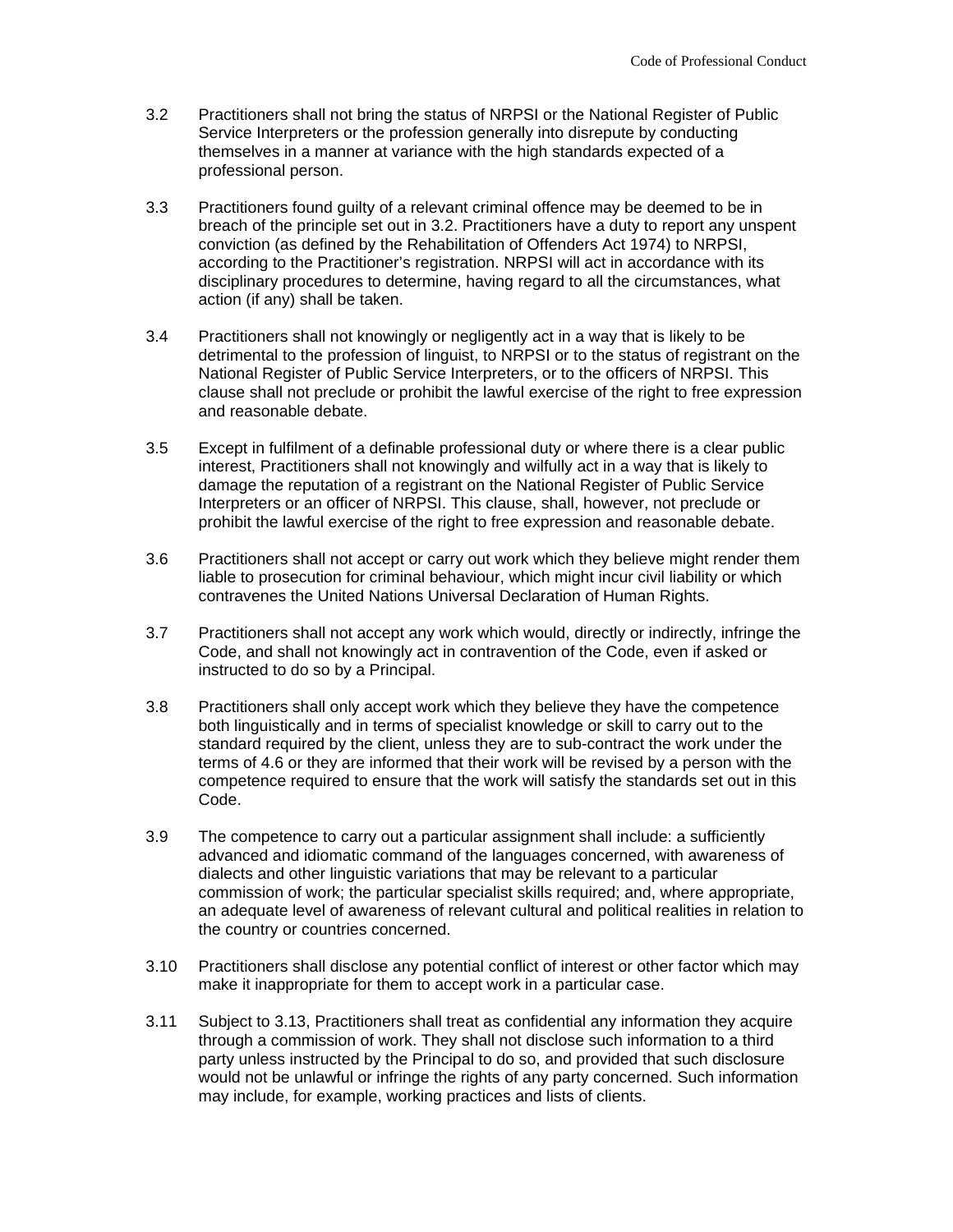- 3.12 Practitioners shall at all times act impartially and shall not act in any way that might result in prejudice or preference on grounds of religion or belief, race, politics, gender, age, sexual orientation or disability otherwise than as obliged in order to faithfully translate, interpret or otherwise transfer meaning .
- 3.13 Practitioners shall respect confidentiality at all times and shall not seek to take advantage of information acquired during or as a result of their work. The duty of confidentiality shall not terminate on the completion of a commission of work and shall persist, where appropriate, beyond the cessation of registration as in 2.1.
- 3.14 The duty of confidentiality shall not apply where disclosure is required by law.
- 3.15 Except as described under 5.7, Practitioners are solely responsible for work whether it is carried out by the Practitioner or delegated or sub-contracted.
- 3.16 Practitioners must respond to any complaints forwarded to them by NRPSI and assist the Professional Conduct Committee and Disciplinary Committee in their investigation

#### **4.0 Obligations to Principals**

- 4.1 Practitioners shall at all times strive to produce work of the highest standard, and shall ensure that the Principal is aware of any factor that may affect the standard of the work produced.
- 4.2 Practitioners are obliged (3.12 above) to carry out all work contracted to them with impartiality and shall immediately disclose to the Principal any factor which might jeopardise such impartiality. This shall include any financial or other interest they may have in the work contracted to them.
- 4.3 Practitioners are obliged (3.13 above) to treat work contracted to them with complete confidentiality and shall use their best endeavours to ensure that such confidentiality is also observed by others, whether checkers, revisers, editors or any other individuals employed by the Practitioner on a permanent or freelance basis or to whom work has been sub-contracted or delegated.
- 4.4 Practitioners shall carry out any consultation that may be necessary (for example on language or terminological difficulties) in a manner such that confidentiality is safeguarded.
- 4.5 Practitioners shall not sub-contract work without the prior consent of the Principal.
- 4.6 Practitioners shall only sub-contract or delegate work to another person whom they have good reason to believe has the necessary competence and is subject to this Code or a comparable code of professional conduct.
- 4.7 Practitioners shall endeavour to carry out work by agreed dates and in accordance with other agreed terms, and shall advise Principals in good time of any delay or need to amend the agreed terms.
- 4.8 Practitioners shall not, other than in exceptional circumstances, withdraw from or fail to complete a commission of work once accepted, without reasonable notice to the Principal.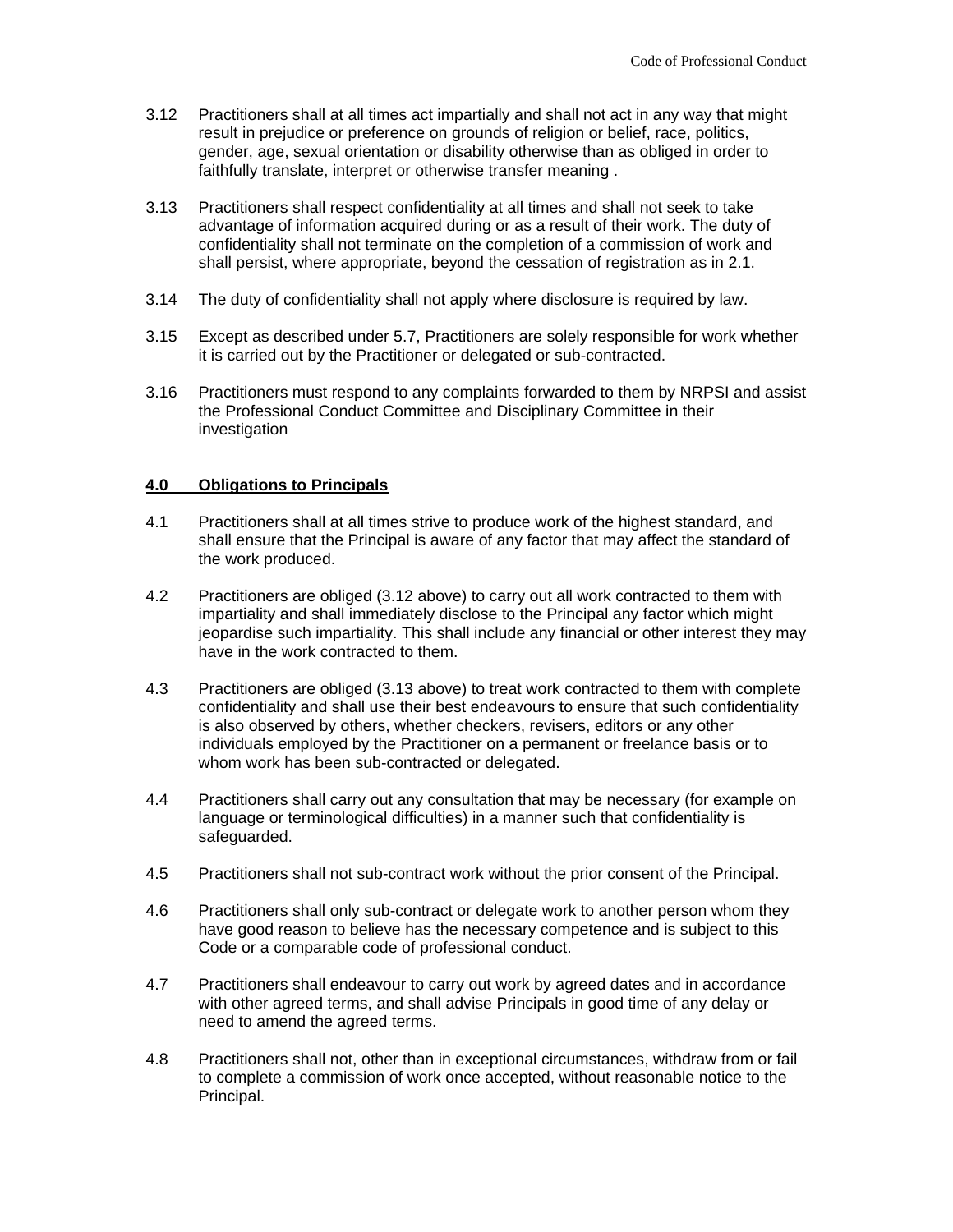#### **5.0 Interpreting**

- 5.1 Practitioners who are carrying out work as interpreters shall only carry out work which they believe is within their linguistic and relevant specialist competence.
- 5.2 Practitioners shall, other than in exceptional circumstances, only interpret between the language(s) for which they are registered with NRPSI.
- 5.3 Notwithstanding the provisions of 5.2, if a Principal requests that the Practitioner interpret between languages in which the Practitioner is competent at the required level but which are not registered as in 5.2, the Practitioner may proceed provided that the conditions of 5.1 are satisfied and that the Principal has been made aware of the potential disadvantages of proceeding in disregard of the principle expressed in 5.2.
- 5.4 Practitioners shall interpret truly and faithfully what is uttered, without adding, omitting or changing anything; in exceptional circumstances a summary may be given if requested.
- 5.5 Practitioners shall ensure that they understand the relevant procedures of the professional context in which they are working, including any special terminology.
- 5.6 Where the Practitioner's lack of relevant background knowledge is such as to impair significantly his or her ability to carry out the commission of work, he or she shall inform all relevant parties and withdraw.
- 5.7 Practitioners shall disclose any difficulties encountered with dialects or technical terms and, if these cannot be satisfactorily remedied, withdraw from the commission of work.
- 5.8 Practitioners shall observe any special rules and protocols relating to interpreting in the professional context relevant to a particular commission of work.
- 5.9 Practitioners carrying out work as Public Service Interpreters, or in other contexts where the requirement for neutrality between parties is absolute, shall not enter into discussion, give advice or express opinions or reactions to any of the parties that exceed their duties as interpreters; Practitioners working in other contexts may provide additional information or explanation when requested, and with the agreement of all parties, provided that such additional information or explanation does not contravene the principles expressed in 5.4.
- 5.10 Practitioners shall, in advance where practicable, seek to ensure that the necessary conditions for effective interpreting are provided (e.g. being seated where they can see and be heard clearly; provision for adequate breaks, etc). Where this is not the case the interpreter shall make it known to the parties concerned and, where the deficiency is likely to be a serious impediment to effective interpreting, shall withdraw from the commission of work.
- 5.11 When a Practitioner withdraws from a commission of work in the circumstances described in the clauses above, and where the Practitioner has been commissioned by a Principal, the Practitioner shall inform the Principal of the withdrawal, and the reasons for it, in writing, as soon as possible.
- 5.12 Practitioners shall not interrupt, pause or intervene except: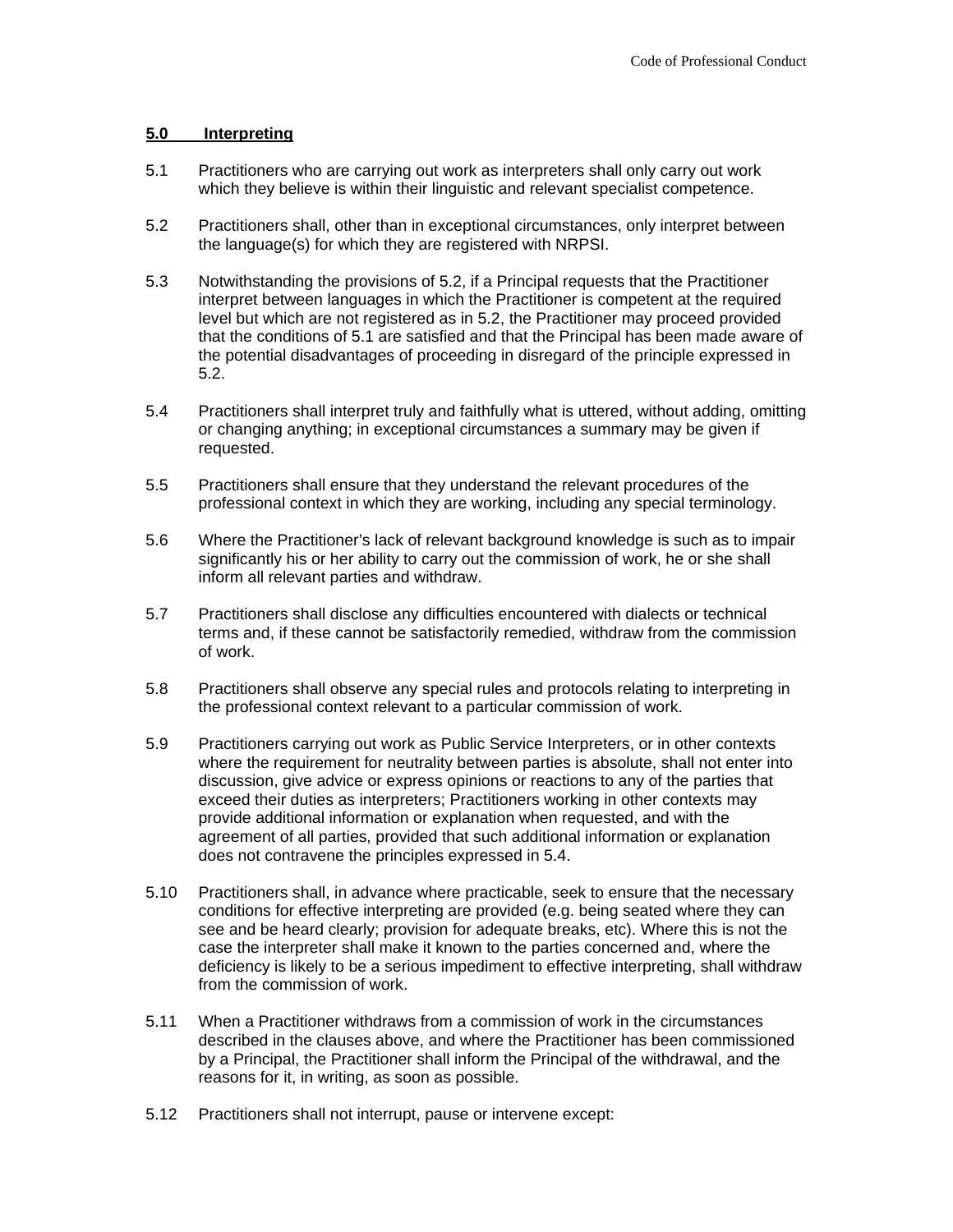5.12.1 to ask for clarification;

5.12.2 to point out that one party may not have understood something which the interpreter has good reason to believe has been assumed by the other party;

5.12.3 to alert the parties to a possible missed cultural reference or inference; or

5.12.4 to signal a condition or factor which might impair the interpreting process (such as inadequate seating, poor sight-lines or audibility, inadequate breaks etc.).

- 5.13 Practitioners shall not delegate work, nor accept delegated work, without the full and informed consent of the Principal; where practicable such consent should be in writing.
- 5.14 When working in the legal system, disclose to the Principal at the outset any previous involvement in the same matter;

5.14.1 disclose immediately if the interviewee or their immediate family is known or related to the Practitioner;

5.14.2 refer the Principal, or their clients as applicable, back to the NRPSI, should they be unable to accept an engagement or commission of work, or complete a commitment; the Practitioner shall inform the Principal, either direct or through the client; where practicable such notification should be in writing;

5.14.2 not accept any form of inducement or reward, whether in cash or otherwise, for interpreting work other than payment from the Principal.

#### **6.0 Translation**

- 6.1 Practitioners who are carrying out work as translators shall only carry out work which they believe is within their linguistic and relevant specialist competence, or which is to be checked by someone with the relevant knowledge or competence.
- 6.2 Practitioners shall, other than in exceptional circumstances, only translate between the languages for which they are registered with NRPSI.
- 6.3 Notwithstanding the provisions of 6.2, if a Principal requests that the Practitioner translate out of a language in which the Practitioner is competent at the required level but which is not registered as in 6.2, or if a Principal requests that the Practitioner translate out of his or her language of habitual use (as may occur if the Principal believes that a mother-tongue translator will have a better understanding of the text), the Practitioner may proceed provided that the conditions of 6.1 are satisfied and that the Principal has been made aware of the potential disadvantages of proceeding in disregard of the principle expressed in 6.2.
- 6.4 Practitioners shall to the best of their ability render a faithful translation of the source text. This shall apply to both meaning and register except where a literal rendering or a summary is specifically required by the Principal.
- 6.5 Practitioners shall use their best endeavours and judgement to draw it to the attention of the Principal by appropriate means when the source text contains elements that need to be taken into account in carrying out the translation, such as